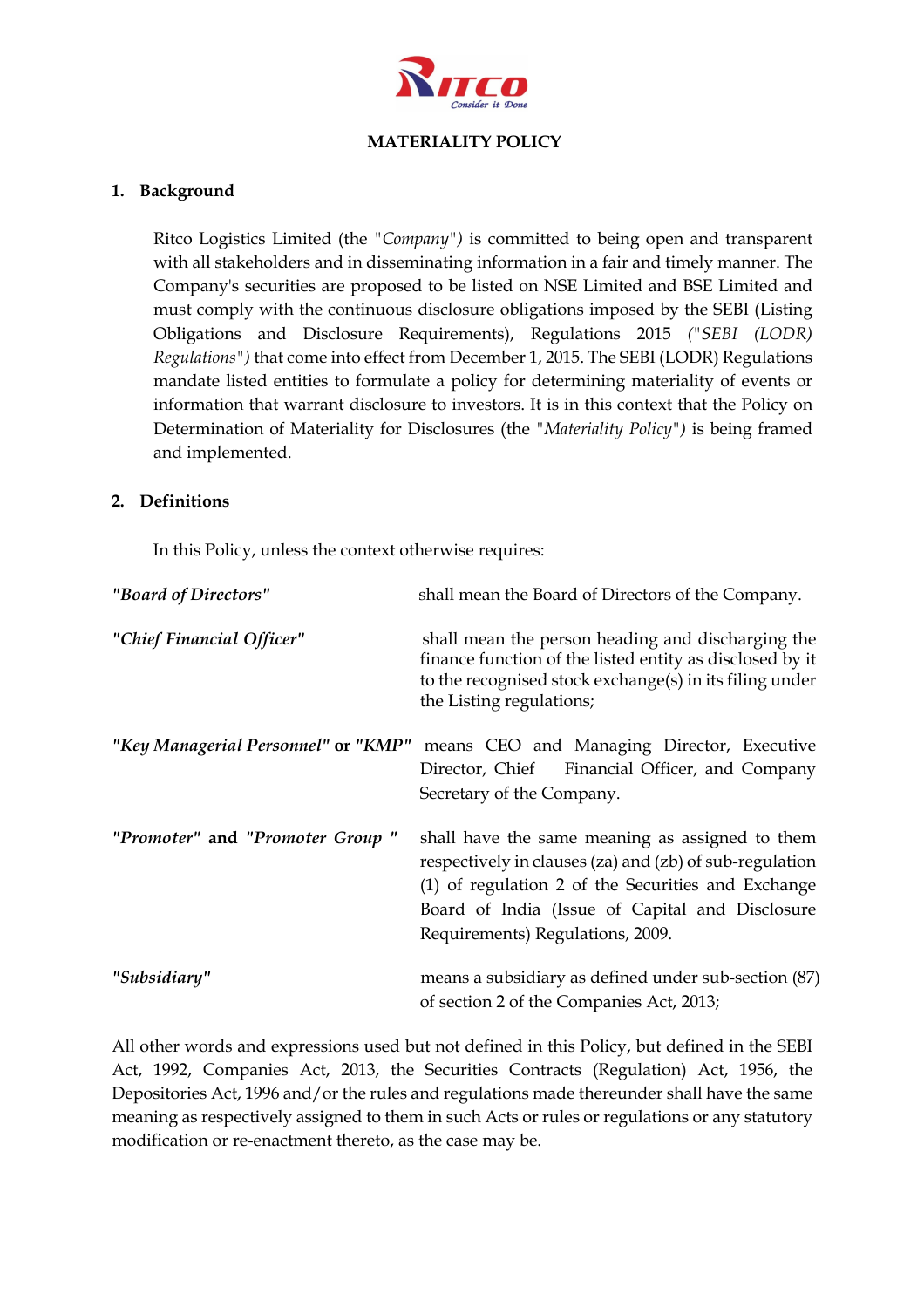

## **3. Objective of the Policy**

The objectives of this Policy are as follows:

- a. To ensure that the Company complies with the disclosure obligations to which it is subject as a publicly-traded company as laid down by the SEBI(LODR) Regulations, various Securities Laws and any other legislations (in India or Overseas).
- b. To ensure that the information disclosed by the Company is timely and transparent.
- c. To ensure that corporate documents and public statements are accurate and do not contain any misrepresentation.
- d. To protect the confidentiality of Material/Price sensitive information within the' context of the Company's disclosure obligations.
- e. To provide a framework that supports and fosters confidence in the quality and integrity of information released by the Company.
- f. To ensure uniformity in the Company's approach to disclosures, raise awareness and reduce the risk of selective disclosures.

#### **4. Type of Information**

The information covered by this Policy shall include "information related to the Company's business, operations, or performance which has a significant effect on securities investment decisions" (hereinafter referred to as *"material information")* that the Company is required to disclose in a timely and appropriate manner by applying the guidelines for assessing materiality. Events or information that is to be disclosed based on materiality principle are specified in Annexure 1 to this Materiality Policy.

Events or information that is to be disclosed without any application of the guidelines for materiality are specified in Annexure 2 to this Materiality Policy.

#### **5**. **Persons Responsible for Disclosure**

The Board of Directors of the Company have authorised the Key Managerial Personnel as defined under clause 2(c) of the Policy to determine the materiality of an event or information and to make appropriate disclosure on a timely basis. The KMPs are also empowered to seek appropriate counsel or guidance, as and when necessary, from other internal or external stakeholders as they may deem fit.

The KMPs shall have the following powers and responsibilities for determining the material events or information:

- a. To review and assess an event or information that may qualify as 'material' and may require disclosure, on the basis of facts and circumstances prevailing at a given point intime.
- b. To determine the appropriate time at which the disclosures are to be made to the stock exchanges based on an assessment of actual time of occurrence of an event or information.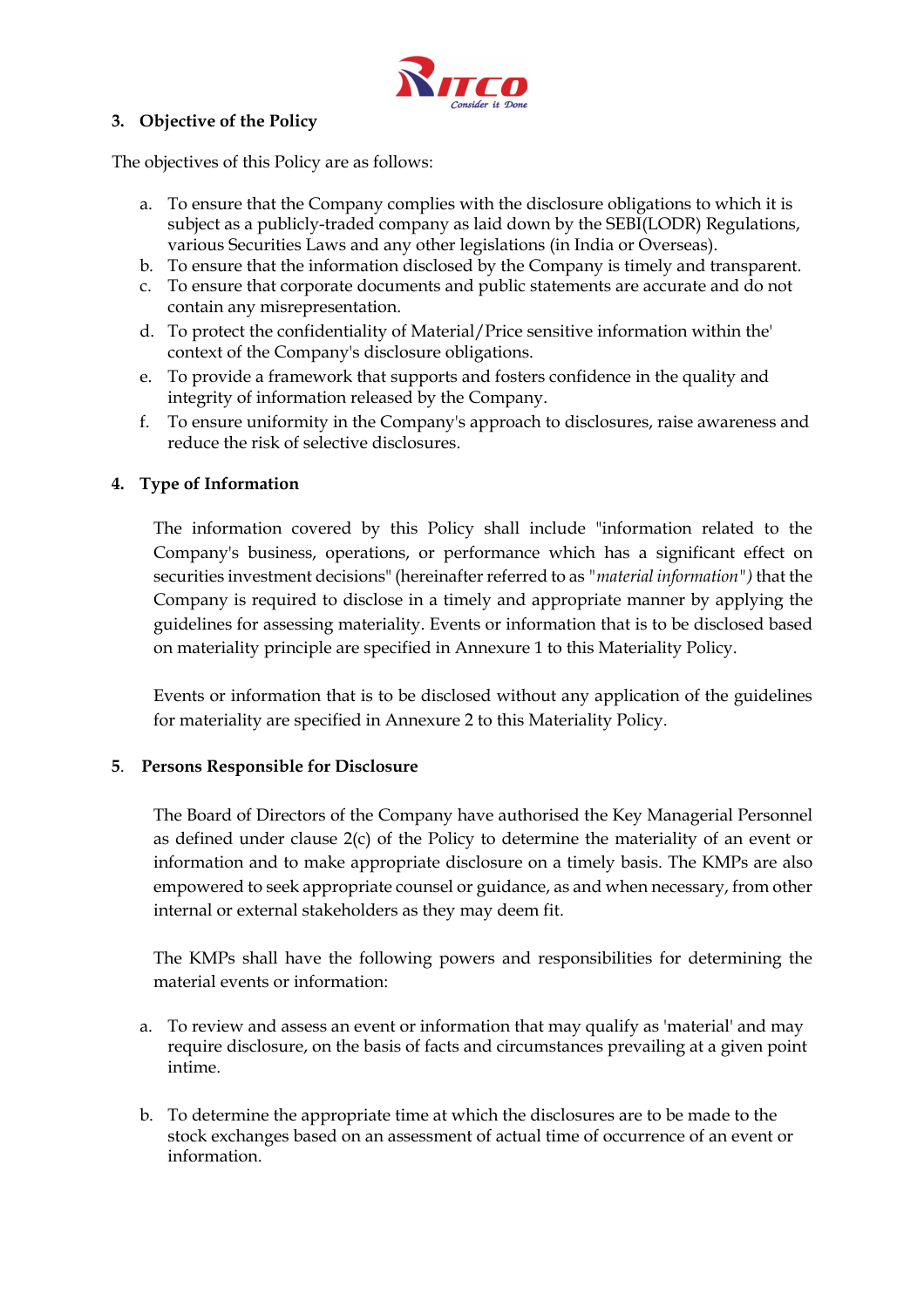

- c. To disclose developments that are material in nature on a regular basis, till such time the event or information is resolved/closed, with relevant explanations.
- d. To consider such other events or information that may require disclosure to be made to the stock exchanges which are not explicitly defined in the Listing Regulations and determine the materiality, appropriate time and contents of disclosure for such matters.
- e. To disclose all events or information with respect to the subsidiaries which are material for the Company,

## **6**. **Guidelines for Assessing Materiality**

Materiality will be determined on a case to case basis depending on the facts and the circumstances pertaining to the event or information.

The following qualitative criteria will be applicable for determining materiality of event or information:

- (a) The omission of an event or information which is likely to:
	- result in a discontinuity or alteration of an event or information already available publicly; or result in significant market reaction if the said omission came to light at a later date;
	- In the opinion of the Board of Directors of the Company, the event / information ought to be disclosed.
- (b) The following quantitative criteria will be applicable for determining materiality of event or information:
	- "where the value involved or the impact exceeds 10% in terms of the gross turnover or revenue or total income; or exceeds 10% of the net worth *(lower threshold shall be taken as a trigger);*
	- The above thresholds shall be determined on the basis of audited consolidated financial statements of the Company's last audited financial year.

The quantitative criteria shall be read in conjunction with the qualitative criteria for determining materiality and arriving at the overall decision on the event to be reported.

#### **7. Guidance on Timing of an Event or Information**

The Company may be confronted with the question as to when an event/information can be said to have occurred.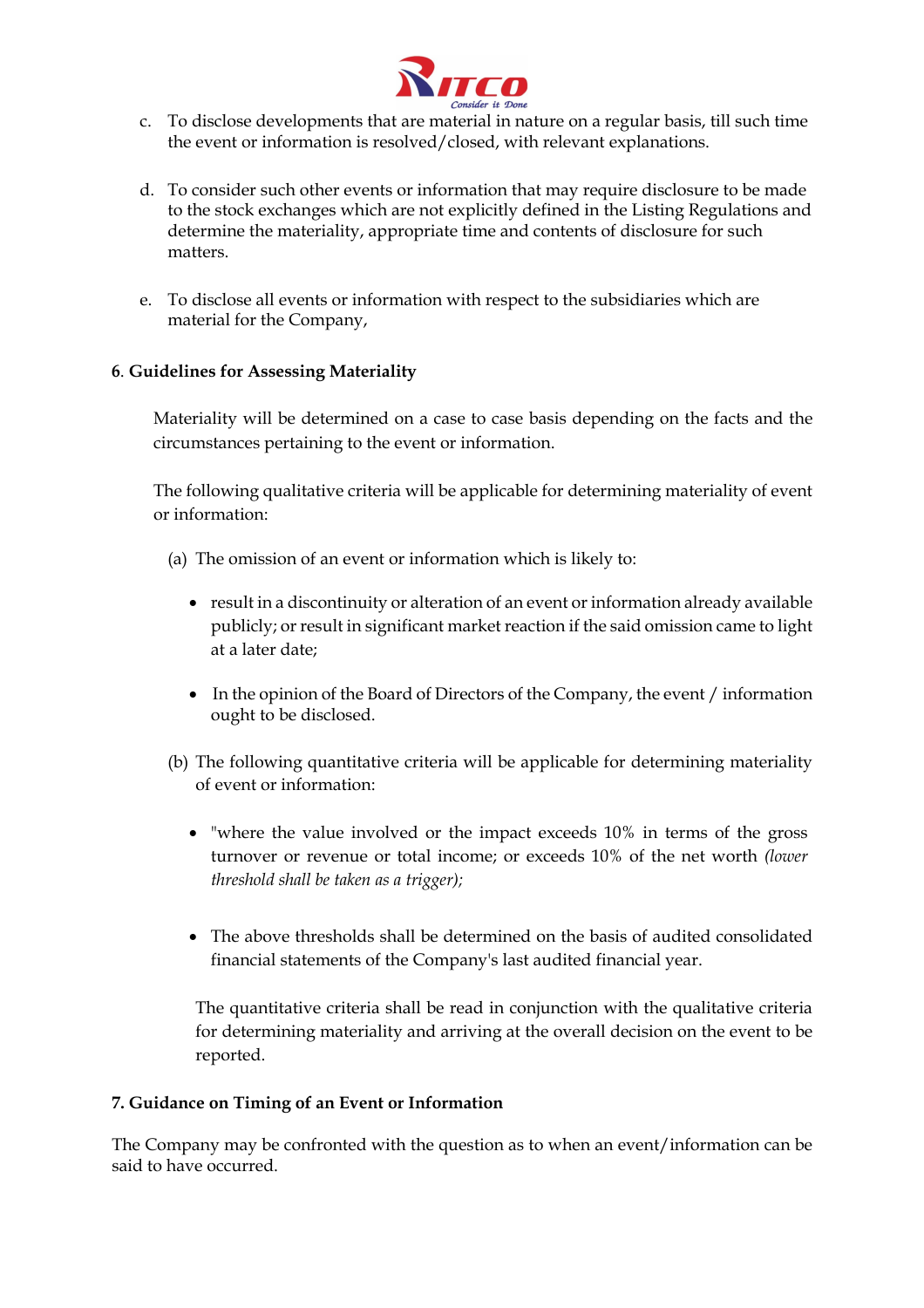

In certain instances, the answer to above question would depend upon the stage of discussion, negotiation or approval and in other instances where there is no such discussion, negotiation or approval required, *viz.* in case of natural calamities, disruptions, etc., the answer to the above question would depend upon the timing when the Company became aware of the event/information.

In the former, the events/information can be said to have occurred upon receipt of approval of Board of Directors.

However, considering the price sensitivity involved, for certain events,

e.g. decision on declaration of dividends etc., disclosure shall be made on receipt of approval of the event by the Board of Directors, pending Shareholder's approval.

In the latter, the events/information can be said to have occurred when the Company becomes aware of the events/information, or as soon as, an officer of the Company has, or ought to have reasonably come into possession of the information in the course of the performance of his duties.

Here, the term 'officer' shall have the same meaning as defined under the Companies Act, 2013 and shall also include promoter of the listed entity.

## **8**. **Obligations of Internal Stakeholders and KMPs for Disclosure**

- a. Any event or information, including the information forming part of Annexure 1 and Annexure 2 to the Materiality Policy shall be forthwith informed to the KMP(s) upon occurrence, with adequate supporting data/information, to facilitate a prompt and appropriate disclosure to the stock exchanges.
- b. The KMP(s) will then ascertain the materiality of such event(s) or information based on the above guidelines.
- c. On completion of the assessment, the KMP(s) shall, if required, make appropriate disclosure(s) to the stock exchanges.

#### **9. Policy Review**

The KMP(s) may review the Policy from time to time. Material changes to the Materiality Policy will need the approval of the Board of Directors.

#### **10. Effective Date**

The Materiality Policy, as approved by the Board of Directors shall be effective from [.].

#### **11. Website**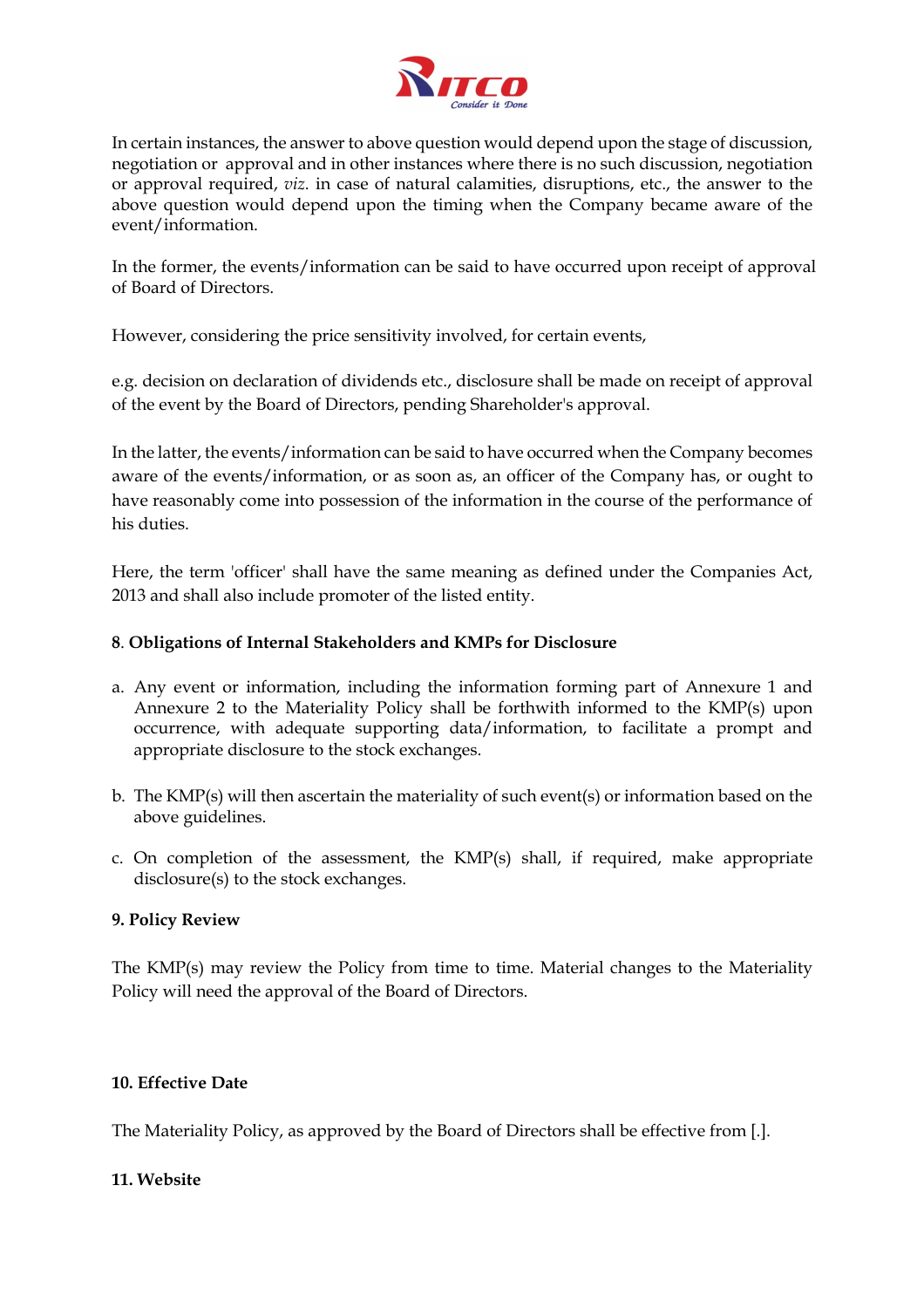

As per the provisions of the SEBI (LODR) Regulations, the Materiality Policy shall be disclosed on the website of the Company.

## **12. Contact Details**

Any questions or clarifications about the Materiality Policy or disclosures made by the Company should be referred to the Company Secretary, who is in charge of administering, enforcing and updating this Materiality Policy.

#### **Annexure 1**

## **Events or Information that are to be disclosed based on Materiality Guidelines listed in the Materiality Policy**

1. Commencement or any postponement in the date of commencement of commercial operations of any unit/division.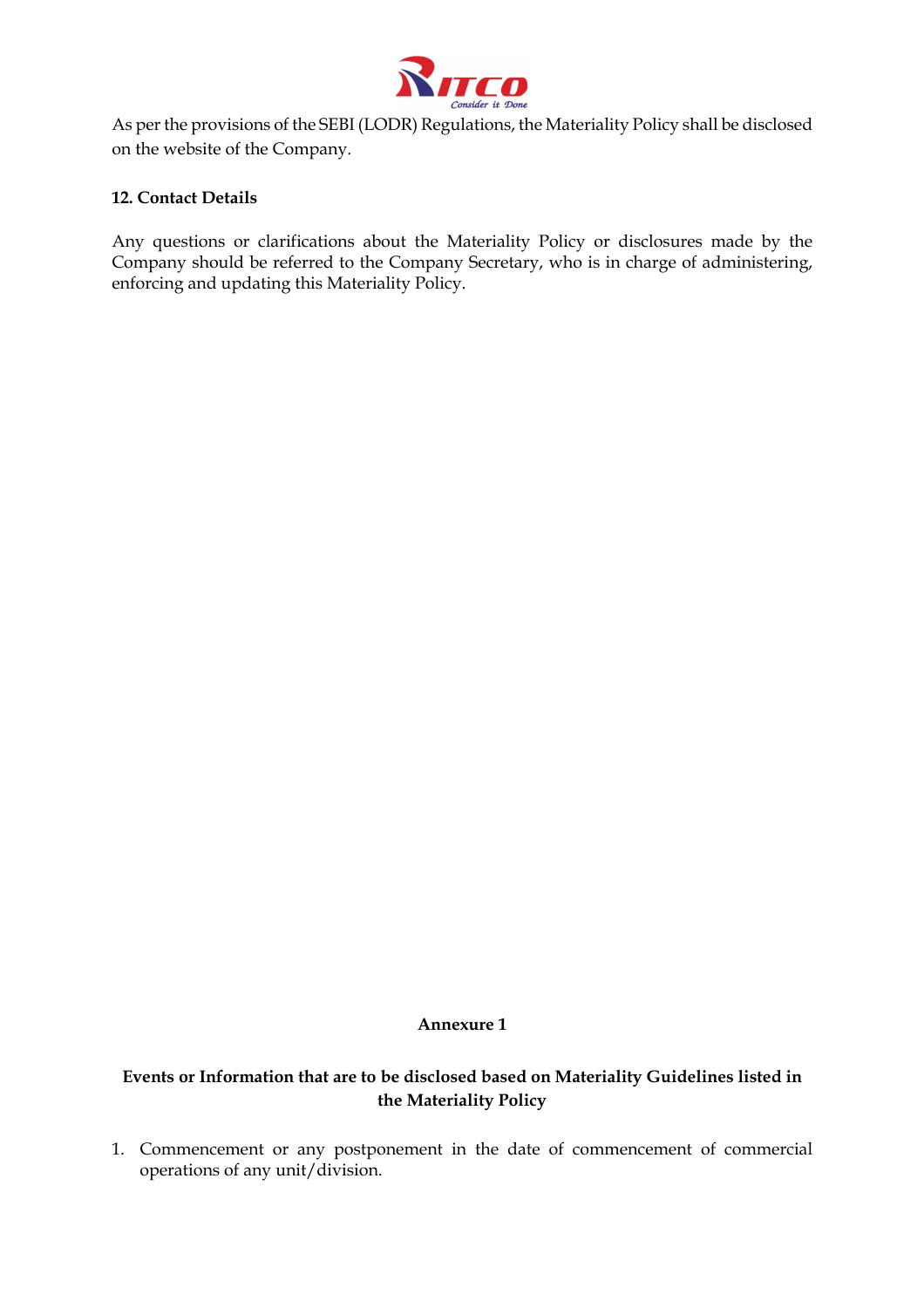

- 2. Change in the general character or nature of business brought about by arrangements for strategic, technical or marketing tie-up, adoption of new lines of business or closure of operations of any unit/division *(entirety or piecemeal).*
- 3. Capacity addition or launch of new services.
- 4. Awarding, bagging/receiving, amendment or termination of awarded/bagged orders/contracts not in the normal course of business.
- 5. Agreements *(viz. loan agreement(s) (as a borrower) or any other agreement(s) which are binding and not in normal course of business)* and revision(s) or amendment(s) or termination(s) thereof.
- 6. Disruption of operations of anyone or more units or division of the Company due to natural calamity *(earthquake. flood, fire etc.),* force majeure or events such as strikes, lock outs etc.
- 7. Effect(s) arising out of change in the regulatory framework applicable to the Company.
- 8. Litigation(s) / dispute(s) / regulatory action(s) with impact.
- 9. Fraud/defaults etc. by directors *(other than key managerial personnel)* or employees of the Company.
- 10. Options to purchase securities including any ESOP/ESPS Scheme.
- 11. Giving of guarantees or indemnity or becoming a surety for any third party.
- 12. Granting, withdrawal, surrender, cancellation or suspension of key licenses or regulatory approvals.
- 13. Any other information/event *viz.* major development that is likely to affect business, e.g. [change in government regulations impacting the Company, closure of warehouses significantly impacting the financials of the Company, any change of accounting policy that may have a significant impact on the accounts, etc.] and brief details thereof and any other information which is exclusively known to the Company which may be necessary to enable the holders of securities of the Company to appraise its position and to avoid the establishment of a false market in such securities.

## **Annexure 2**

# **Events or Information that are to be disclosed without application of Materiality Guidelines listed in the Policy**

1. Acquisition(s) (including agreement to acquire), Scheme of Arrangement *(amalgamation/ merger/ demerger/ restructuring),* or sale or disposal of any unites), division(s) or subsidiary of the listed entity or any other restructuring.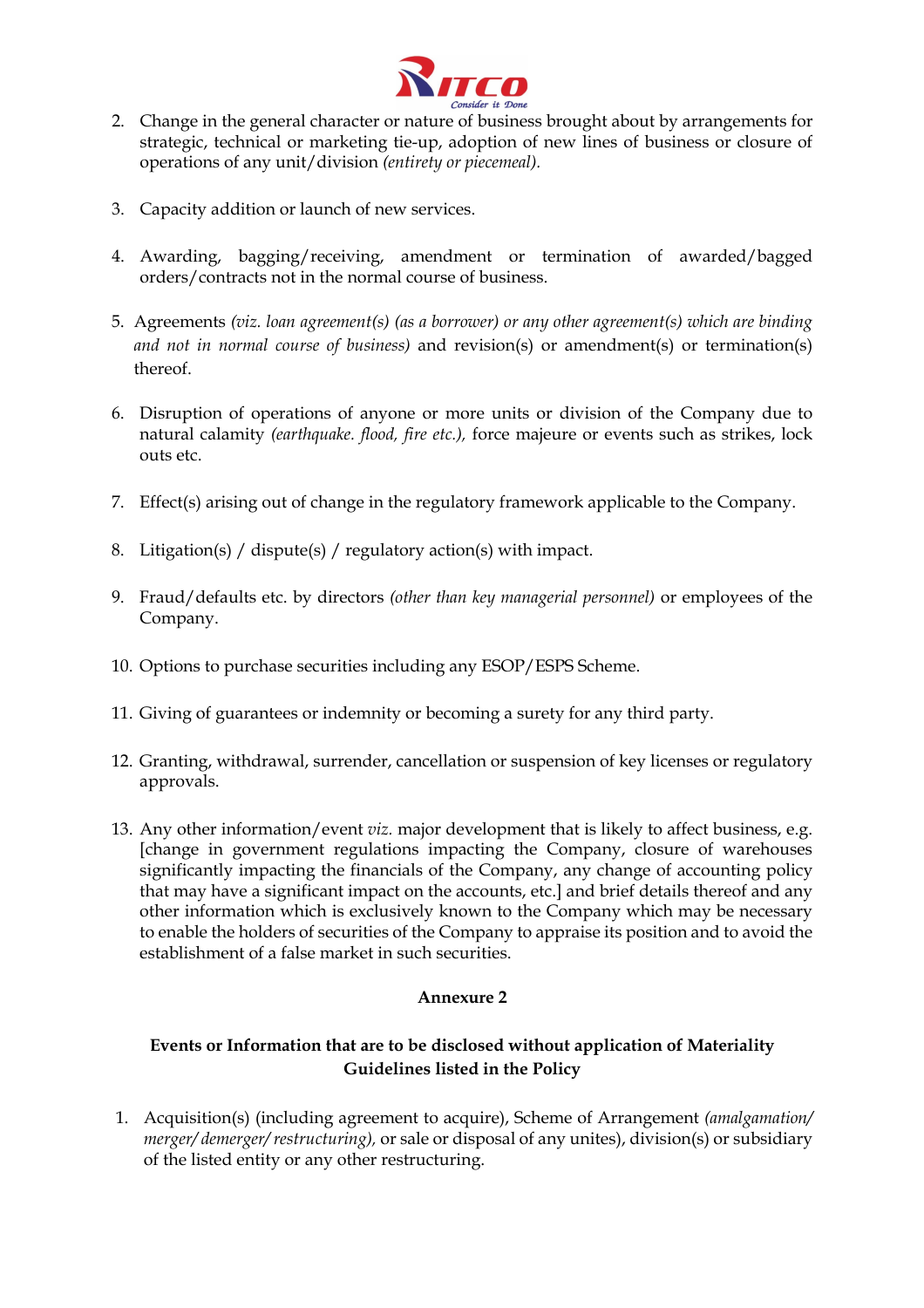

Explanation: For the purpose of this sub-para, the word 'acquisition' shall mean:

- (i) acquiring control, whether directly or indirectly; or
- (ii) acquiring or agreeing to acquire shares or voting rights in, a company, whether directly or indirectly, such that:
	- a. the Company holds shares or voting rights aggregating to five per cent or more of the shares or voting rights in the said company, or;
	- b. there has been a change in holding from the last disclosure made under sub-clause (a) of clause (ii) of the Explanation to this sub-para and such change exceeds two per cent of the total shareholding or voting rights in the said company.
- 2. Issuance or forfeiture of securities, split or consolidation of shares, buyback of securities, any restriction on transferability of securities or alteration in terms or structure of existing securities including forfeiture, reissue of forfeited securities, alteration of calls, redemption of securities etc.
- 3. Revision in Rating(s).
- 4. Outcome of meetings of the board of directors: The Company shall disclose to the Exchange(s), within thirty (30) minutes of the closure of the meeting, held to consider the following:
	- a. dividends and/or cash bonuses recommended or declared or the decision to pass any dividend and the date on which dividend shall be paid/dispatched;
	- b. any cancellation of dividend with reasons thereof;
	- c. the decision on buyback of securities;
	- d. the decision with respect to fund raising proposed to be undertaken
	- e. increase in capital by issue of bonus shares through capitalization including the date on which such bonus shares shall be credited/dispatched;
	- f. reissue of forfeited shares or securities, or the issue of shares or securities held in reserve for future issue or the creation in any form or manner of new shares or securities or any other rights, privileges or benefits to subscribe to;
	- g. short particulars of any other alterations of capital, including calls;
	- h. financial results;
	- i. decision on voluntary delisting by the Company from stock exchange(s).
- 5. Agreements (viz. shareholder agreement(s), joint venture agreement(s), family settlement agreement(s) (to the extent that it impacts management and control of the listed entity),